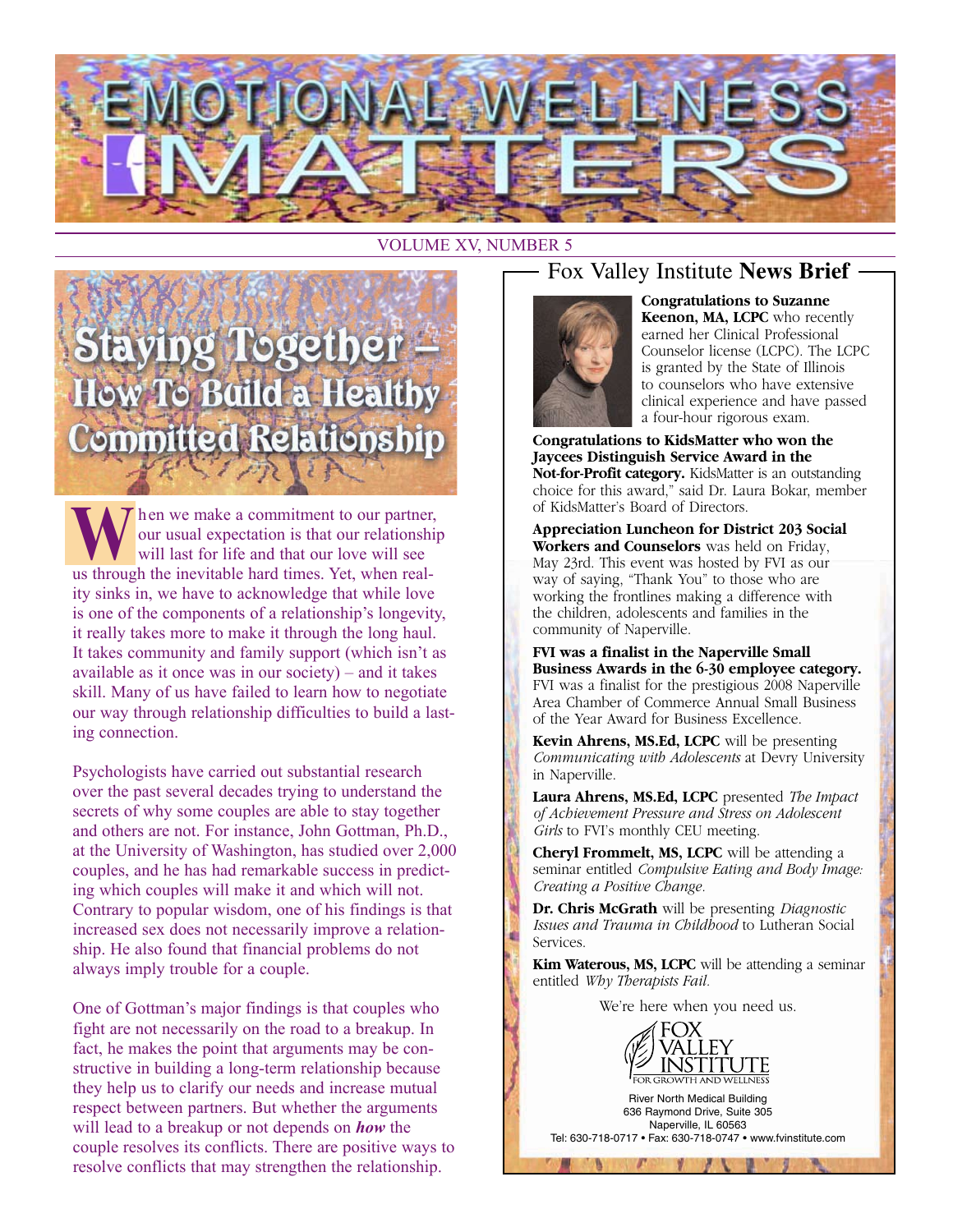Arguments don't necessarily mean your relationship is in trouble – and they might be an essential component of a long-lasting relationship.

One finding to emerge from the research is that couples are likely to succeed if they have a healthy balance between positive and negative emotions and interactions. In fact, strong relationships have a *five to one ratio* – five parts positive interaction to one part negative. Couples who break up, on the other hand, tend to have more negative than positive interactions.

#### Positive Behaviors in a Relationship

What are these positive interactions? They are found in

- **Showing interest** in what your partner is saying,
- **Expressing affection to** your partner both verbally ("I love you") and nonverbally (holding hands, doing kind little things),
- **Showing you car**e perhaps by making a phone call during the day or bringing home flowers,
- **Showing appreciation** by remembering the good times in your relationship or telling your partner how proud you are of him or her,
- **Indicating your concern** instead of acting defensive, show that you are concerned about your partner's troubling experiences or apologize if you say something hurtful without thinking,
- **Conveying empathy** in your facial expression and verbal feedback – show that you truly care about what your partner is going through,
- **Displaying acceptance** of your partner's thoughts and feelings – this shows your respect for your partner,
- **Joking around**, which includes playful teasing, laughing together, and maybe acting silly together, and
- **Sharing your joy** when good things happen.

#### The Negative Cascade

A relationship in trouble is one that falls into a *negative cascade*. One negative reaction leads to the next until there is a seemingly insurmountable wall between the two partners. Relationships that enter this destructive phase need attention and can benefit from the trustworthy, confidential intervention of a professional therapist. Sometimes the two partners fail to notice when they have entered this cycle because they feel justified in reacting as they do – but the price they pay is the slow erosion of their relationship. It may seem impossible for them to recapture the love that brought them together in the first place.

Here are the phases of the negative cascade –

#### Criticism

Criticism involves attacking your partner's personality or character, not just his or her behavior. There is usually an element of blame in the attack. Criticizing your partner leads to defensiveness and may encourage your partner to withdraw from you – after all, if your partner feels blamed because of a personality flaw, it would be difficult thing to repair. A *complaint*, on the other hand, especially if it is stated as an "I-statement," is an expression of your feeling that allows your partner to correct the situation. Stating a complaint, though it may not be pleasant, can enhance the relationship because it gets problematic behavior out in the open where it can be talked about. Complaints often begin with the word, "I," and criticisms might begin with the word, "you."

To repair this pattern, try stating your criticisms as complaints that your partner can respond to and not take as a personal attack. Make your complaints specific and talk about them as a behaviors that can be changed. Take responsibility for your own part in the problem.

### Criticisms vs. Complaints

- *Criticism* "You're a workaholic! You don't care about me!"
- *Complaint* "I feel unloved when I have to be alone so much when you work late at night."

*Criticism* – "The world revolves around you – you need to have the last word, always." *Complaint* – "I get upset when you interrupt me."

#### Contempt

If the criticisms within a relationship are not addressed, the interaction between the two partners may lead to contempt. This stage of the negative cascade is seen when there is an attempt to insult your partner, as in, "You're just a pig around the house and I don't know how I could ever have loved you." Contemptuous remarks go right to



**This newsletter is intended to offer general information only and recognizes that individual issues may differ from these broad guidelines. Personal issues should be addressed within a therapeutic context with a professional familiar with the details of the problems. ©2008 Simmonds Publications: 5580 La Jolla Blvd., #306, La Jolla, CA 92037 Website ~ www.emotionalwellness.com**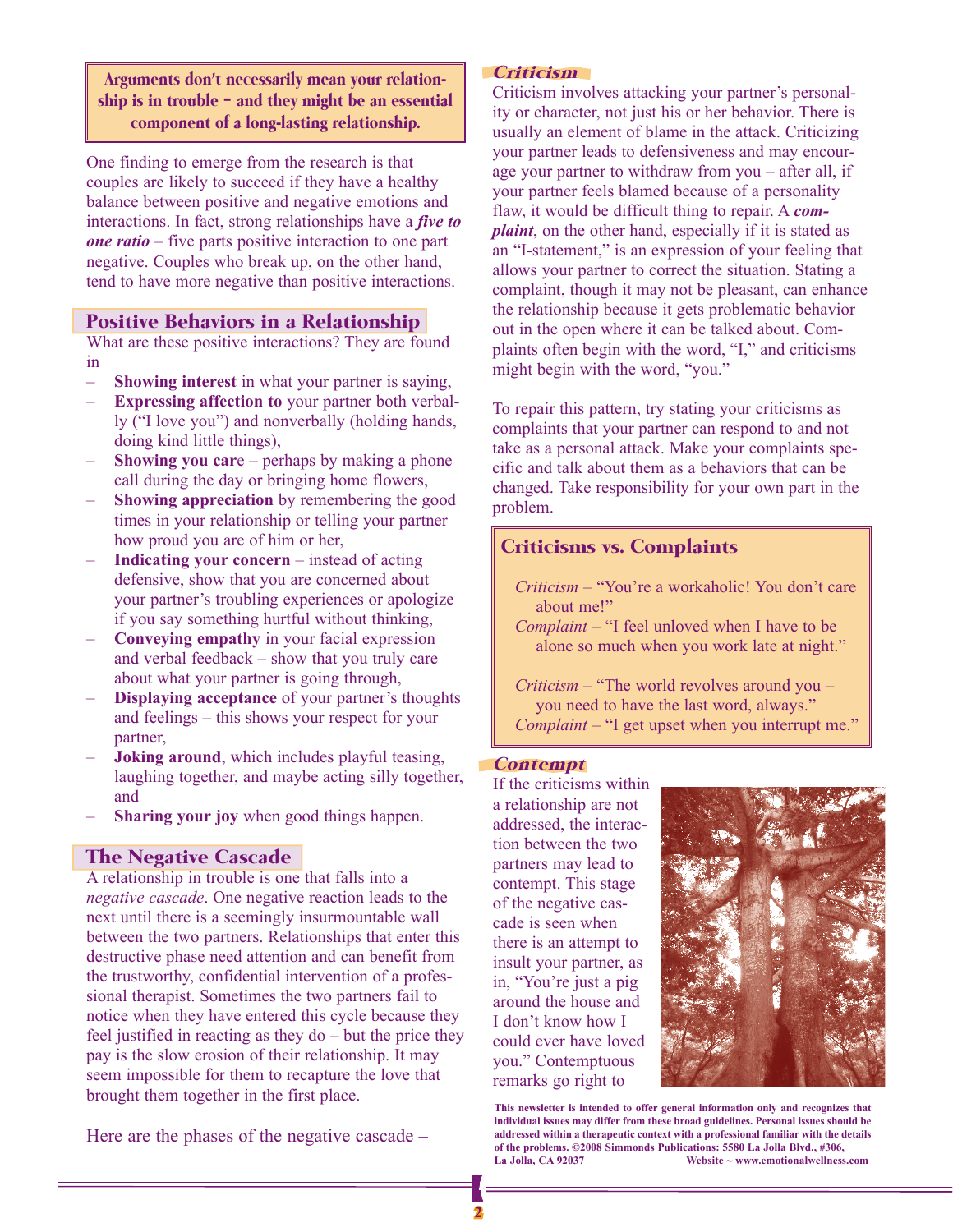the heart of your partner's sense of self. They are meant to hurt. There are several forms of contempt, such as name-calling, insulting jokes about your partner, mockery, and body language (such as sneering, eye rolling, or curling your upper lip). If a relationship gets to this stage, it is difficult to recapture the love and it may be vulnerable to a breakup.

To make this situation better, both partners need to identify the contempt and to replace it intentionally with words of admiration and respect. They need to work on trying to achieve the ratio of five positives to one negative.

#### **Defensiveness**

When a person is bombarded with criticism and indications of contempt, it is natural to feel like a victim – and victims go into a defensive posture ("I haven't done anything wrong, so stop picking on me"). Defensiveness is an attempt to protect oneself and to guard against further attacks. The victim feels justified in doing this. However, what is not often understood is that *defensiveness tends to escalate a conflict rather than quelling it*. The partner who does the blaming feels that the other one doesn't "get it" and is resistant to addressing the problem. This can result in a standoff where constructive communication comes to a halt. Rather than trying to mutually solve the problems in the relationship, the two partners spend their energy defending themselves. Nothing is resolved, the conflict escalates, and the negative cascade continues to damage the relationship.

The way to address the defensiveness phase of the cascade is to learn how to stay calm. When anxiety is reduced, it is possible to ward off criticism, put it into perspective, and avoid reacting defensively. It is helpful to learn how to react to the overall situation rather than to only the words that are spoken in moments of conflict. Staying calm protects us against the possibility of feeling overwhelmed during heated moments.

#### **Stonewalling**

In the final phase of the negative cascade the couple finally breaks off normal contact. Gottman found that 85 percent of stonewallers are men. This phase characterizes a stage in the damaged relationship where one of the partners decides that no communication is better than the destructive feelings and words that have prevailed prior to this point. Withdrawing from interaction sends a powerful negative message – and the stonewaller may feel that this is the only option left. It is important to note that a common fighting technique between partners is for one to use the "silent treatment" – but this is not the same as stonewalling. The silent treatment is used on occasion, while stonewalling is an habitual reaction for

the couple and is preceded by the first three phases of the negative cascade. Relationships that get to this point are still salvageable, but they are fragile. At this stage, the couple must want to work hard to save the relationship.

In order to address the problem of stonewalling, the couple should address issues like learning to stay calm, speaking nondefensively, and becoming aware of the thoughts that maintain their distress. A therapist can help a couple learn all of these skills.

#### Making Positive Relationship Changes

There is still hope for couples who find themselves in destructive patterns, but they must learn new skills. Consulting with a trained therapist is generally the most effective way to do this.

One skill to learn is how to avoid *flooding*, which is a feeling of being overwhelmed by your partner's negativity and your own reactions. In flooding, you feel that you have reached your limit and can take no more. A person who experiences flooding feels hostile, withdrawn, and defensive. This person feels the need to calm down and may feel like running away from the situation just to get some relief. A therapist can teach the partners how to stay calm in these situations and to use positive thinking techniques. Both partners also need to redefine the attacks on them as simply the way the other person is trying to make a point.

Arguments are not necessarily a sign that the relationship is in trouble. In fact, conflict is a way to clarify our expectations about our role – and our partner's role – within the relationship. This clarification allows both partners to feel comfortable and secure. The couple needs to know that they can trust each other. Mutual respect can emerge out of productive arguments. Making conflicts constructive is a skill that can lead to a lifetime of love, intimacy, and the experience of knowing that you are cherished by an important person in your world.



Recommended Reading John Gottman *Why Marriages Succeed or Fail*. New York: Simon and Schuster, 1994. Paperback, \$14.00, 234 pages. ISBN-13: 978-0-684-80241-1.